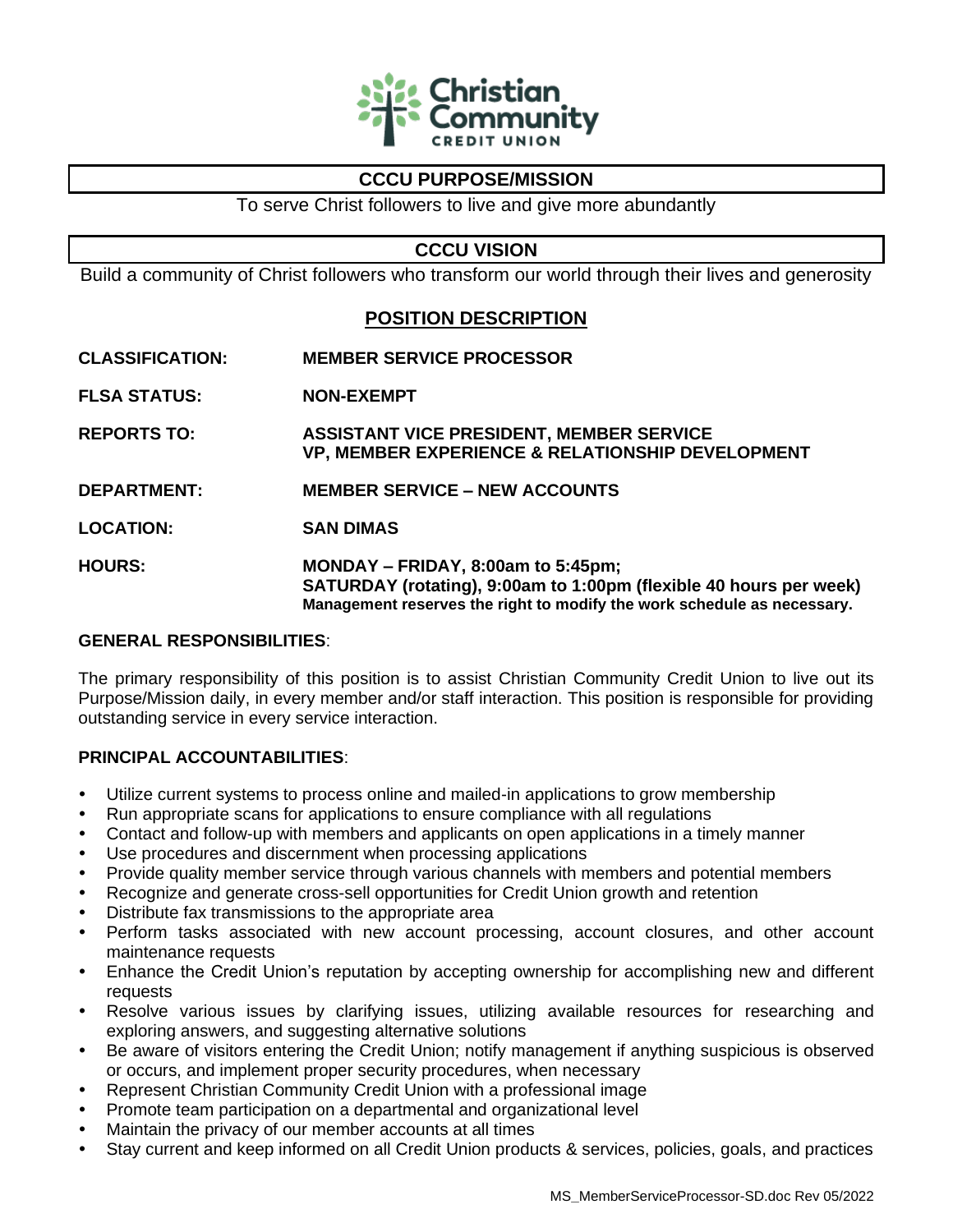- Be flexible as work hours could be changed as necessary to meet the needs of the Credit Union
- Demonstrate enthusiastic support of CCCU's purpose/mission, vision, values, & long-term objectives
- Meet or exceed the standard score on the annual product knowledge certification
- Meet or exceed sales and service goals as established by the Credit Union
- Comply with all regulatory requirements for financial institutions, including but not limited to Bank Secrecy Act, Anti-Money Laundering, USA Patriot Act, OFAC & Fair Lending Regulations
- Apply knowledge and comply with all Credit Union systems, bylaws, policies, and procedures
- Responsible for knowledge of Reg CC and Reg D
- Perform other related duties as assigned

Coverage as Needed - Duties include but are not limited to:

- Sort morning and afternoon mail
- Prepare mail for pickup and delivery to post office
- Mail UPS and Federal Express
- Pull statement copies, files, and signature cards
- Identify, assist with name badges, and direct members/visitors to the appropriate staff
- Process ATM/VISA Check Card requests for new cards, replacements, and deletions

### **REQUIREMENTS**:

High School Diploma or equivalent required Minimum two years of customer service experience required Minimum one year of clerical work experience required Knowledge of word processing (Word preferred) and spreadsheets (Excel preferred) Banking experience preferred Knowledge of credit union products and services preferred Bilingual preferred (English/Spanish) Ability to display an energetic outlook daily, representing the desired company image Excellent interpersonal skills: courtesy, tact and diplomacy; personal contact with others inside and/or outside the organization generally giving or obtaining information Ability to work on a personal computer Ability to work under pressure in a fast-paced environment Ability to deal effectively with multiple tasks and interruptions Ability to give direction with confidence Ability to work with supervision and follow instructions Ability to prioritize and effectively manage time Ability to sit and/or stand at a desk for extended periods of time Ability to cross-sell services Ability to embrace departmental/organizational changes Continual cross training as required Reliable transportation, valid driver's license, and current car insurance (when driving for Credit Union business) Excellent organizational skills and attention to detail Ability to communicate effectively in both verbal and written formats with individuals Good telephone techniques: strong, confident, friendly voice with good diction Good math aptitude Accurate typing at 25 wpm Ability to exercise confidentiality Regular attendance and punctuality Ability to work as part of a team Professional appearance Ability to lift 50 lbs. occasionally and 25 lbs. regularly English literacy

**This job description is to be used as an employee guideline. Management reserves the right to amend this job description if necessary.**